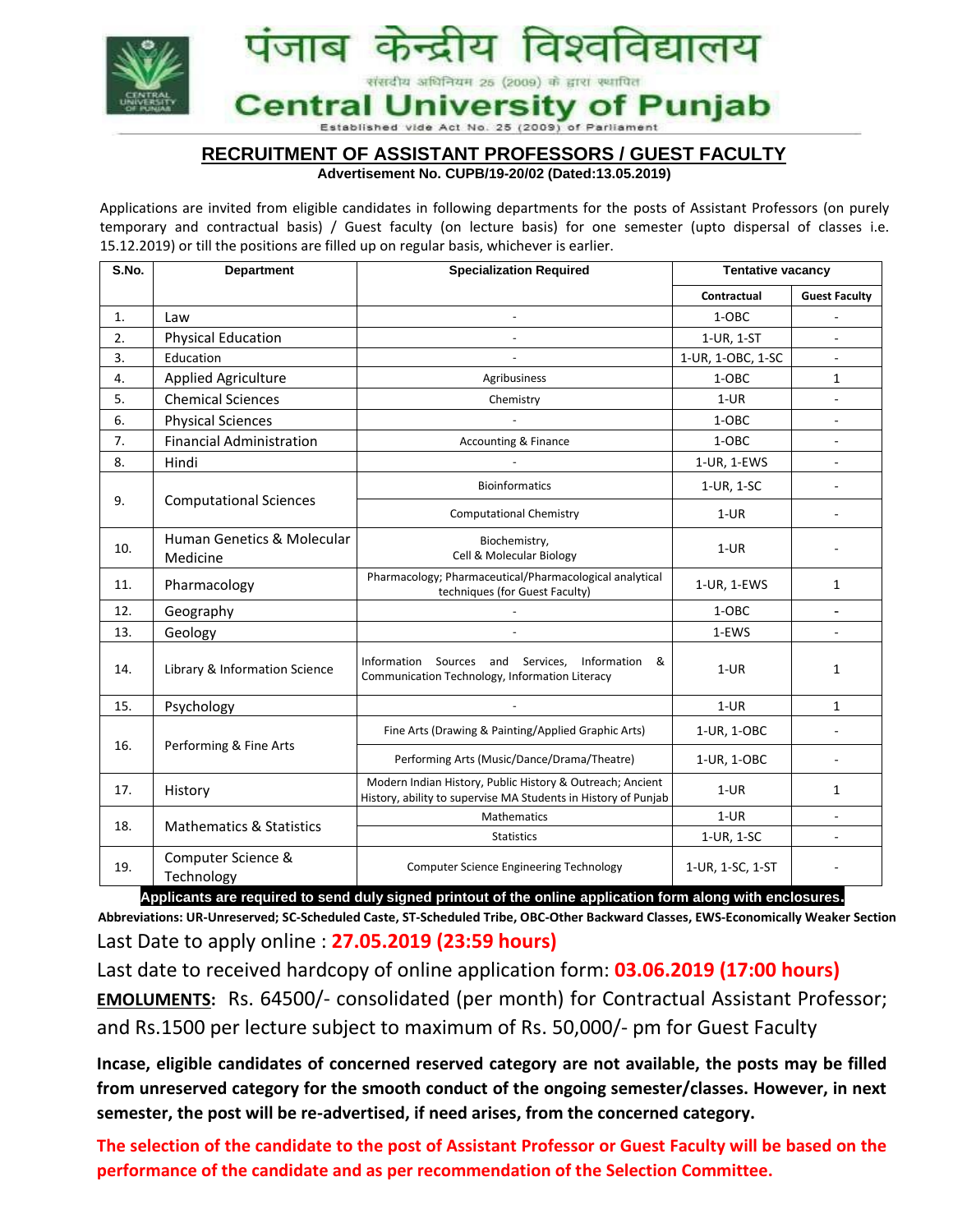### **Essential Qualifications for All Positions**

- 1. The qualification and experience required for teaching posts will be as per ["UGC REGULATIONS ON](https://www.ugc.ac.in/pdfnews/4033931_UGC-Regulation_min_Qualification_Jul2018.pdf)  [MINIMUM QUALIFICATIONS FOR APPOINTMENT OF TEACHERS AND OTHER ACADEMIC STAFF IN](https://www.ugc.ac.in/pdfnews/4033931_UGC-Regulation_min_Qualification_Jul2018.pdf)  [UNIVERSITIES AND COLLEGES AND MEASURES FOR THE MAINTENANCE OF STANDARDS IN HIGHER](https://www.ugc.ac.in/pdfnews/4033931_UGC-Regulation_min_Qualification_Jul2018.pdf)  [EDUCATION, 2018](https://www.ugc.ac.in/pdfnews/4033931_UGC-Regulation_min_Qualification_Jul2018.pdf) *and* subsequent amendments. However, Ph.D. in relevant field is desirable for all the posts of Assistant Professor.
- 2. For faculty positions of Department for Computer Science & Technology, minimum eligibility conditions will be as per AICTE 2019 regulations and its amendments from time to time.
- 3. For faculty positions of Department for Education and Physical Education, minimum eligibility conditions will be as per NCTE 2014 regulations and its amendments from time to time for M.Ed. / M.P.Ed.
- 4. For the Department of Pharmacology, **in addition to point No. 1 above**, qualification as per Pharmacy Council of India (PCI) guidelines is required for the posts of Assistant Professor.
- 5. For the Department of Financial Administration, It is clarified that Master degree, NET/Ph.D. (as applicable) must be qualified in subject of **Commerce.**
- 6. For the Department of Applied Agriculture (Agribusiness), Master's degree, NET/Ph.D. degree in Agribusiness is required for the post of Assistant Professor in addition to point No. 1 above.

#### **IMPORTANT NOTE:**

- i. **Desirable qualifications for all subjects/departments/posts:** PhD+NET and publications in peer reviewed and high impact journals is desirable.
- ii. **Subjects for which NET or a similar tests accredited by the UGC are not conducted then, the tests conducted by prescribed regulatory bodies like ICAR, AICTE(GATE, GPAT) etc. will be required in place of UGC-CSIR-NET.**
- iii. Medium of instructions for teaching is English, except in Department of Hindi and Department of Punjabi.
- iv. Applicants for the posts of Assistant Professor to fill the shortlisting criteria strictly in the format provided in UGC Regulations-2018 at Table 3A of Appendix II.
- v. *Kindly note that in addition to the soft copy/online application, hard copy duly signed by the candidate is also required for technical reasons.*

#### **Some useful Web links**

- *1.* Please refer webpage for UGC Regulations 2018 [https://www.ugc.ac.in/pdfnews/4033931\\_UGC-](https://www.ugc.ac.in/pdfnews/4033931_UGC-Regulation_min_Qualification_Jul2018.pdf)[Regulation\\_min\\_Qualification\\_Jul2018.pdf](https://www.ugc.ac.in/pdfnews/4033931_UGC-Regulation_min_Qualification_Jul2018.pdf) and its subsequent amendments.
- *2.* For NCTE regulation 2014: **:** <http://ncte-india.org/regulation2014/english/appendix5.pdf>
- *3.* For AICTE regulation 2019: **:** <https://www.aicte-india.org/sites/default/files/AICTE%20Degree%20Pay%2C%20Qualifications%20and%20Promotions.pdf>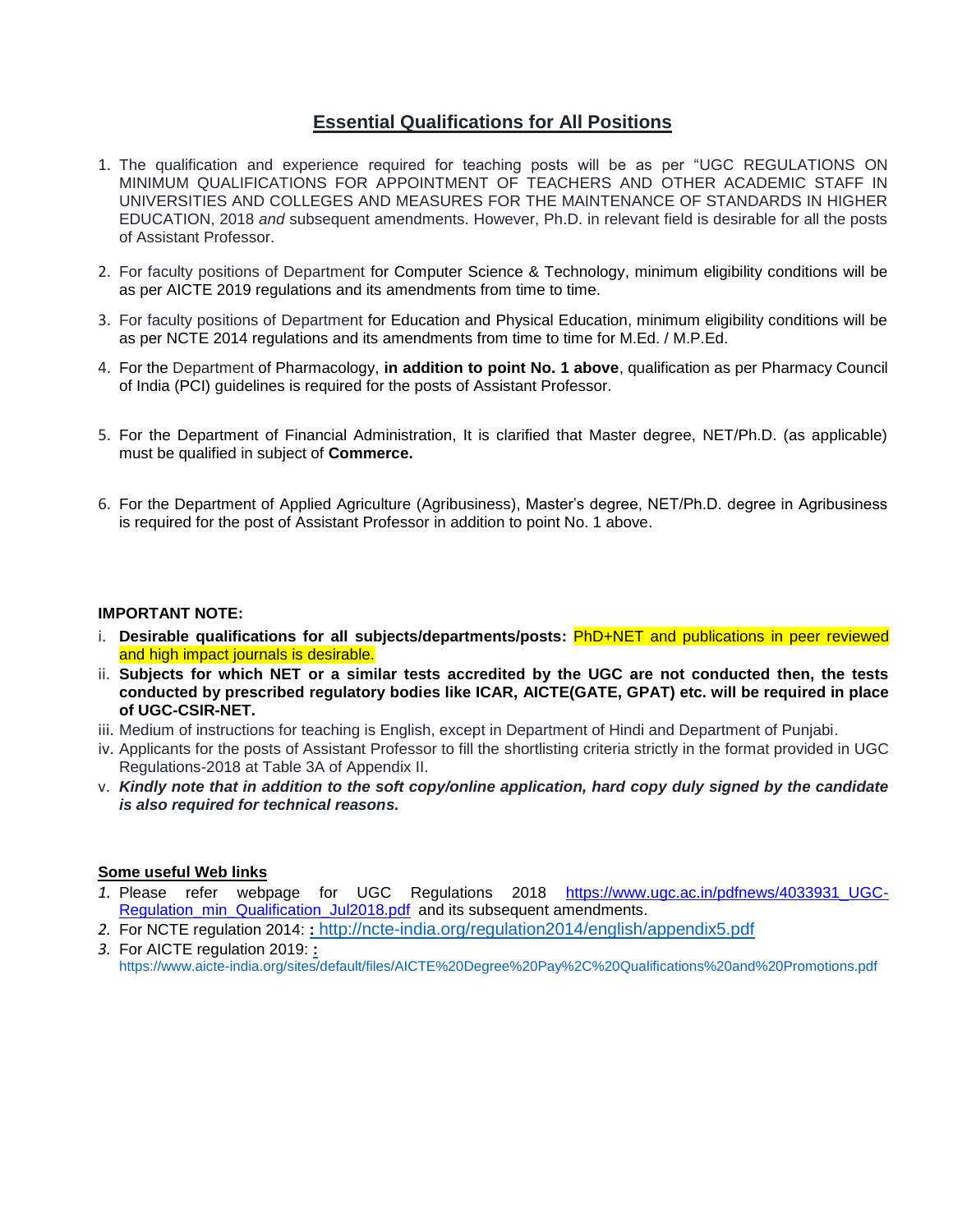# **Central University of Punjab, Bathinda**

#### **GENERAL INSTRUCTIONS AND ESSENTIAL INFORMATION Advertisement No. CUPB/19-20/02 Dated: 13.05.2019**

- 1. Candidates have to apply online at www.cup.edu.in on/before 27.05.2019 and send the hardcopy of online application alongwith enclosures to the University on/before 03.06.2019.
- 2. Any type of corrigendum/addendum/amendments/notice/updation etc. related to this advertisement shall be uploaded on University websites www.cup.ac.in; www.cup.edu.in only. Further, the university may not send any further information/call letters by post/newspapers. CUPB will not be responsible for invalid/wrong email ID and Mobile No. mentioned by the candidates. Therefore, it is the responsibility of the candidate to mention correct contact details and regularly check their e-mail, SMS and CUPB websites: www.cup.ac.in; www.cup.edu.in for updates.
- 3. In case of any inadvertent mistake in the process of selection, which may be detected at any stage even after issuing an appointment letter, the University reserves the right to modify/withdraw/cancel any communication made to the applicant.
- 4. Applicants not found suitable for Assistant Professor (Contractual) may be considered for Guest Faculty in the same area of specialization.
- 5. Separate application (along with application fee) should be filled online for each post applied for.
- 6. The reservations/relaxations to SC/ST/OBC/PWD candidates will be provided as per the existing Govt. of India/UGC rules. The SC/ST/OBC/PWD candidates must upload and attach the relevant certificate as per format prescribed by the Government of India. OBC certificate (Non Creamy Layer) should be issued on or after 01.04.2019. If the relevant certificates for respective reserved categories are not uploaded with the application, the application shall be rejected.
- 7. The applicants serving in Government/Semi-Government organizations/Public Sector Undertakings/Autonomous Organizations submit their application through proper channel. However to avoid delay they may send the advance copy. The candidate who do not apply through proper channel must submit NOC from their employer at time of Interview, failing which their candidature will not be considered.
- 8. The University may/may not draw reserve panel(s) against possible vacancies in future.
- 9. Applicants are required to bring the original documents at the interview.
- 10. Duties timing may be staggered and as decided by the university.
- 11. The university reserves the right to withdraw this advertisement or increase/decrease the number of post at any time without assigning any reason.
- 12. The right is also reserved with the university either to fill or not to fill the post. The decision of in this regard shall be final by the Competent Authority of the university.
- 13. All candidates are required to deposit Application fee on the online portal @ Rs. 100/- for each post, they apply. However, The SC/ST/PWD candidates are exempted from application fee.
- 14. Application fees once paid shall not be refunded under any circumstances. Before applying for the post, candidates are advised to satisfy themselves about their eligibility.